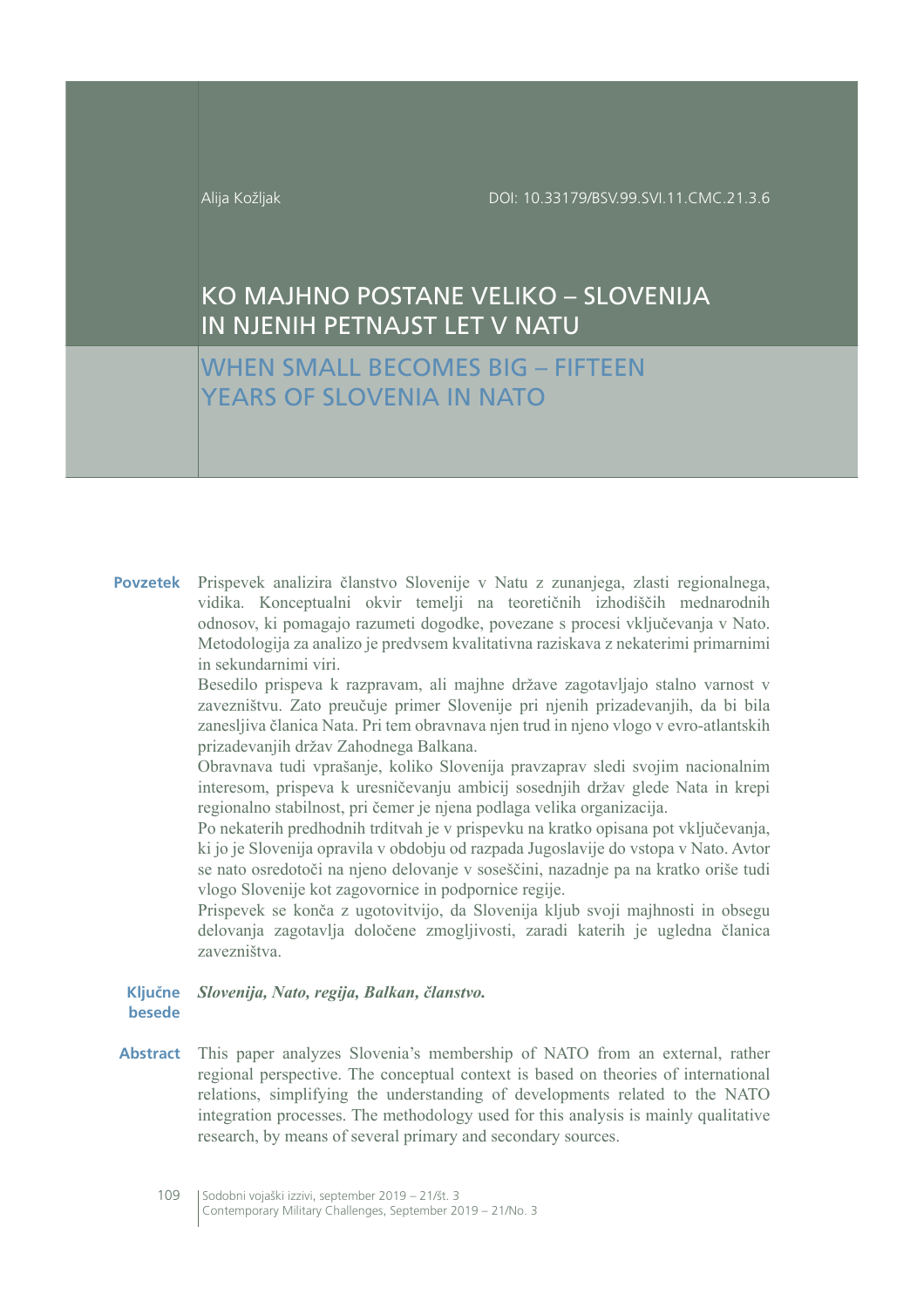In this context, the paper contributes to debates on whether small states serve as consistent security providers in the Alliance; hence, it examines Slovenia's case in its efforts to be a reliable member of the Alliance. Correspondingly, it studies Slovenia's attempts and its role in the Euro-Atlantic efforts of the Western Balkan countries. Likewise, the paper further examines to what extent, using the large organization as a platform, Slovenia pursues its own national interests, contributes to achieving the NATO ambitions of neighbouring countries, and strengthens regional stability. After some preliminary arguments, the paper briefly describes Slovenia's integration path, from Yugoslavia to NATO. It then elaborates Slovenian engagements in the neighbourhood, before attempting to provide a short illustration of the role of Slovenia as an advocate of the region.

The paper concludes that, despite its size and scope, Slovenia provides specific capacities that have verified the country as a respected member of the Alliance.

#### **Key words** Slovenia, NATO, region, Balkan, membership.

**Introduction** Even though NATO changed its mission considerably when the Cold War ended, developing the concept of "cooperative security" and adapting to the emergence of asymmetric threats, today, 25 years later, we are once more facing the significance of the NATO military purpose, which is yet again to protect the dispersion of Russian influence in Europe. There has been a great deal of interest in terms of integrating ex-Yugoslav states into Euro-Atlantic society, expressed by most western countries, as well as by the Alliance per se. In addition to the benefits that each new member gains, despite some hesitations, many researchers argue that the integration of the entire Western Balkans<sup>2</sup> would undoubtedly be beneficial for the wider region and beyond.

> Seemingly, the common security umbrella has been perceived as a prerequisite to preventing fragility in the region, but at the same time, to enhancing neighbourly relationships, boosting economic development and improving overall welfare.

> Although Realpolitik claims that international organizations are "... slaves to nationstates and tools of great powers" (Shapiro, 2017), small countries can still obtain influence through powerful international organizations, as NATO certainly is, to realize their own national interests.

<sup>&</sup>quot;In the early 1990s, many strategic thinkers were caught up in a tide of optimism generally hailed as the New World Order. The term Cooperative Security became a catch phrase for a rather idealistic approach to the swiftly changing international climate." (Cohen and Mihalka 2001, p 4).

<sup>&</sup>lt;sup>2</sup> The term Western Balkans is both geographic and political. It was initially employed by US and European policymakers to describe the part of the Balkan Peninsula that has remained outside both the North Atlantic Treaty Organization (NATO) and the European Union (EU) since the early 1990s. It included all seven states which were formed during the collapse of Yugoslavia (Bosnia-Herzegovina, Croatia, Kosovo, Macedonia, Montenegro, Serbia, and Slovenia) together with Albania, which was emerging from international isolation. (Bugaiski, 2017).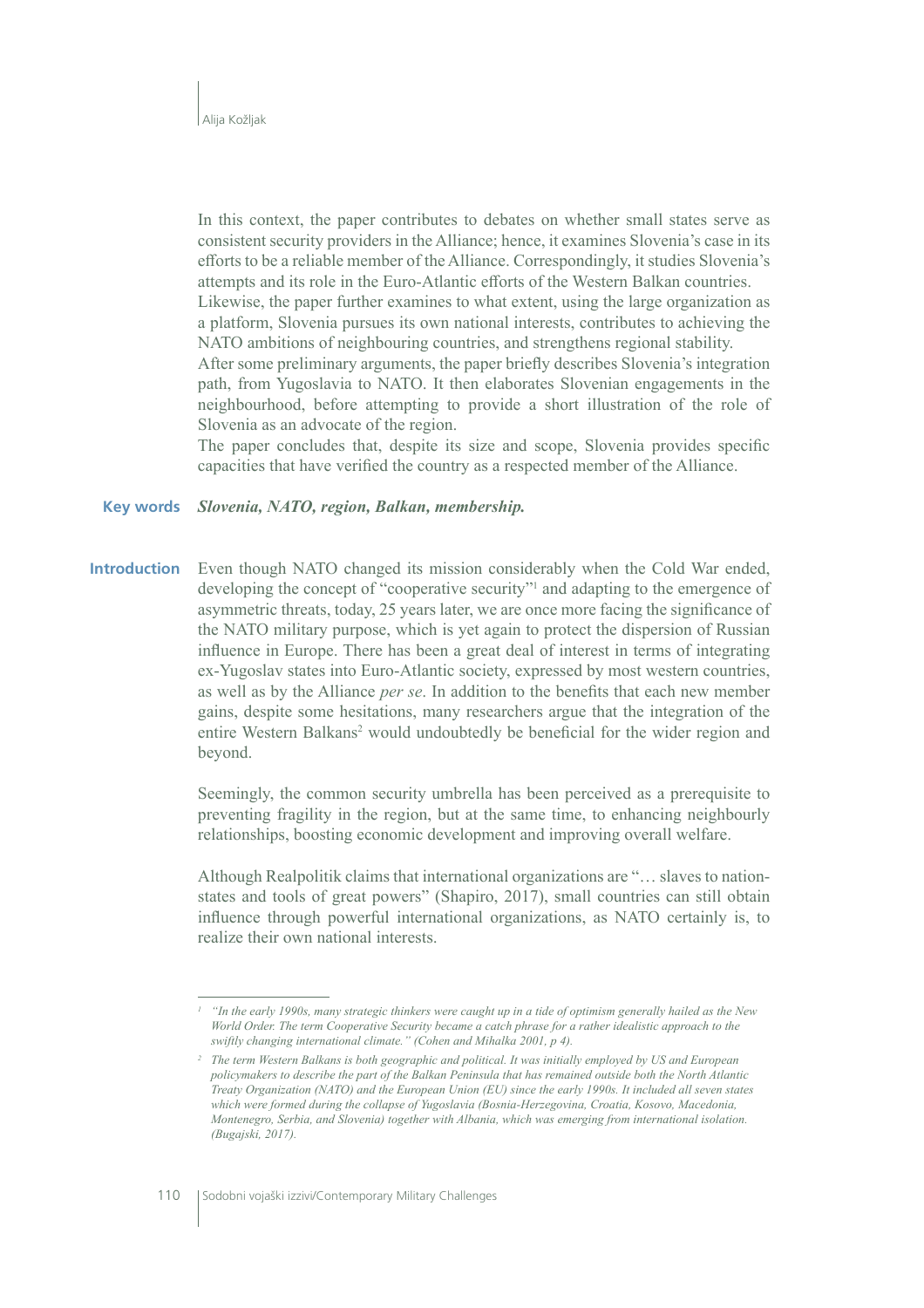Thus, in order to compensate for a lack of visibility and foreign appreciation, a small state must find unconventional ways to gain international attention in order to convince powerful countries of its relevance. There are numerous appropriate approaches for small states to be internationally recognized, including lobbying in international organizations, friendships with great powers, or the cooperation of several states, which are suggested by Alan Henrikson. Henrikson further suggests that "One of the most popular approaches that successful small states followed to address this problem is the so-called 'niche diplomacy', by which they are focusing their resources within one area in order to get the best returns and the widest international recognitions" (Lakatos, 2017,  $p$  59). To a great degree, this could explain Slovenia's efforts to become part of one of the most recognized regional organizations by name, even global by perception, i.e. NATO.

# **1 FROM YUGOSLAVIA TO NATO**

The new mission of NATO that emerged after the culmination of the bipolar system was largely focused on the promotion of security and democracy in Europe and beyond. This also included a significant enlargement of the Alliance, with a clearly expressed interest in embracing Central and Eastern European countries, primarily the ex-Warsaw pact states and ex-Yugoslavia. In fact, the interest in enlargement was mutual, and not only in countries that were part of or under the huge influence of the Soviet Union, but also in the ex-Yugoslav republics, including Slovenia.

Later came the dissolution of Yugoslavia, which would not have echoed so loudly in comparison with the collapse of the Soviet Union if the republics had succeeded in finding a peaceful solution.

Slovenia, as the most western republic of ex-Yugoslavia, was utterly oriented towards its own independence, undoubtedly seeing before it its Western European future. Such intentions were visible even during the existence of the Yugoslavian federation; however, the overall circumstances, including global and regional developments, were not as much in favour of that until these two dissolutions occurred. From the perspective of size and population, Slovenia was generally considered a rather small state, determined to achieve independence and western associations. Euro-Atlantic integration was apparently the best-matched vehicle for attaining that strategic goal.

Although Slovenia immediately expressed its interest in joining both the European Union and NATO, political debate, as well as public opinion, varied on the benefits of affiliating with these organizations. The motivation to join the European Union was never seriously questioned, but this was not the case with NATO. Highlighting the significance of the Alliance, it was argued that, in addition to the security benefits, for Slovenia as well as for the region, "NATO membership would improve relations with other NATO members, especially neighbouring Italy, vital relationships for a small, trade-oriented country such as Slovenia,"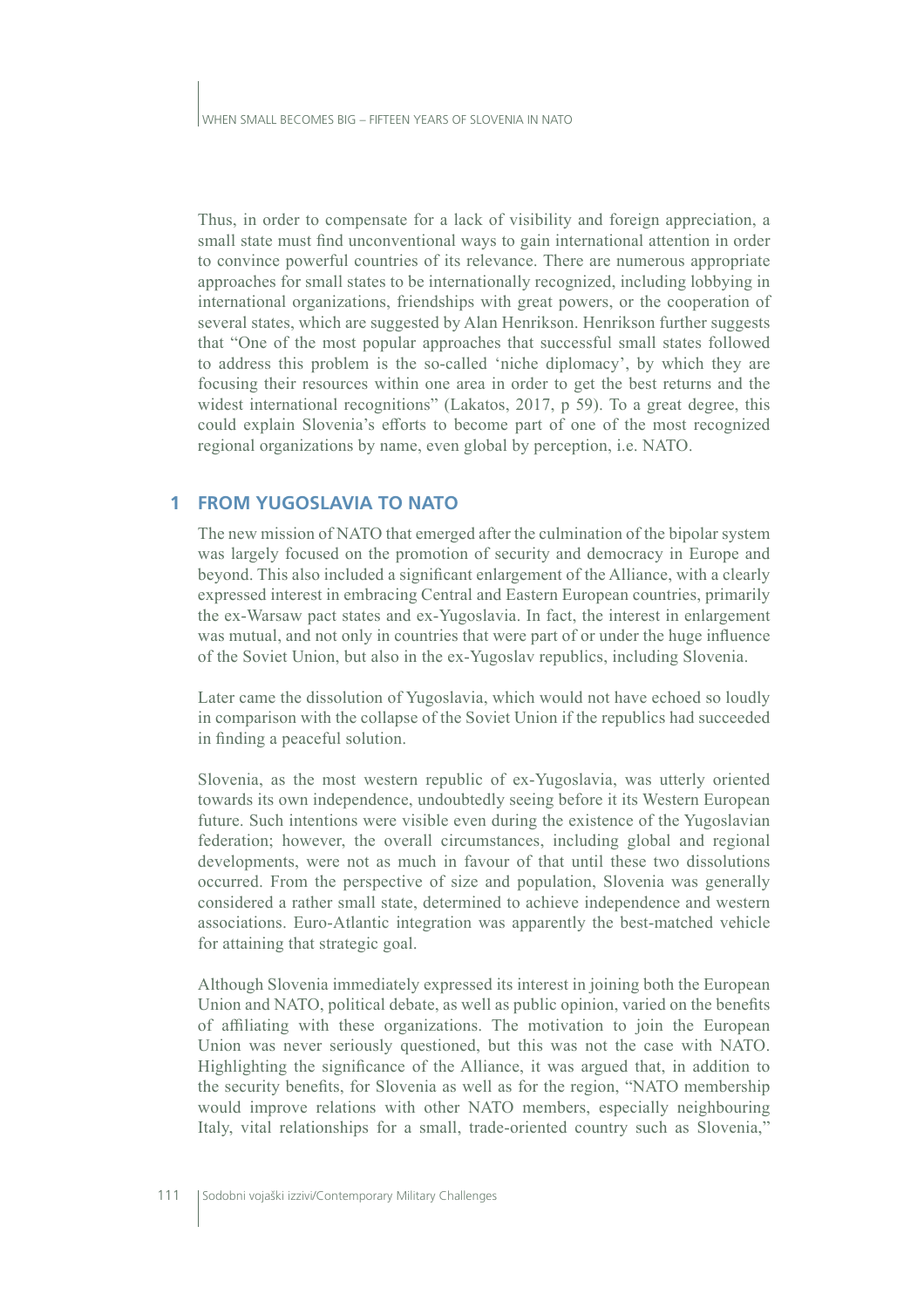(Veltman, 2003). This suggests that by emphasizing the importance of the Alliance as a security umbrella, Slovenia's ambition to join NATO was augmented.

"The great interest shown in becoming part of the organization was mainly because the new NATO was seen as an organization that would provide rocksolid security by enabling democracy and a market economy where the favourable security environment would allow many businesses to safely invest capital in these countries and provide them with prosperity" (Delova, 2009, p 1).

When the first post-Cold War enlargement of NATO occurred in 1999, the Czech Republic, Hungary and Poland joined the Alliance<sup>3</sup>. What characterized this enlargement was a set of preconditions that aspirant countries had to fulfil in order to obtain membership. This conditionality would remain as an adopted philosophy for future NATO enlargements. Slovenia also applied for the first wave of enlargement, despite the internal dilemmas, and mainly fulfilled all the preconditions; however, it was not invited to join.

While Slovenia quickly succeeded with democratic reforms and achieved the highest per capita GDP in Central and Eastern Europe at that time (Sabič and Bukowski, 2002), apparently the strongest voices within the Alliance did not recognize the benefits of embracing Slovenia. The arguments for excluding Slovenia from the first wave of enlargement were related to defence competences and Slovenia's ability to afford the costs of membership. One of the major reasons explaining the initial denial to bring Slovenia into NATO in the first wave was that the country would "not make any appreciable gain in geopolitical and military terms' and it would only bring cost to the Alliance" (Bebler, 1999, p 39). Accordingly, even though Slovenia was not too poor, and would not be the smallest member, one could claim that the country was generally still too minor for the Alliance's interests. In addition to this, many argued that Slovenia did not have any concrete backers among the big powers; even on the contrary, France required a Romanian invitation together with Slovenia, which also complicated the aspirant ambitions of the country<sup>4</sup>.

Initial reservations about Slovenian membership did not last long. Alongside its continued progress, and increased cooperation with the Alliance, there were also some external developments that enhanced the inclusion of Slovenia in the new enlargement wave. Instability in the region, including the Kosovo crises, as well as the 9/11 terrorist attacks, augmented Slovenia's cause, and at the same time increased domestic support for joining NATO. It was therefore undeniably in line with expectations that the invitation to join the Alliance came during the NATO Prague summit in 2002.

<sup>&</sup>lt;sup>3</sup> On 10 December 1996 NATO decided to invite Hungary, Poland and the Czech Republic to apply for membership at the Madrid summit, scheduled for July 1997.

<sup>&</sup>lt;sup>4</sup> From discussion with Slovenian Military representative to NATO and EU, BG D. Humar.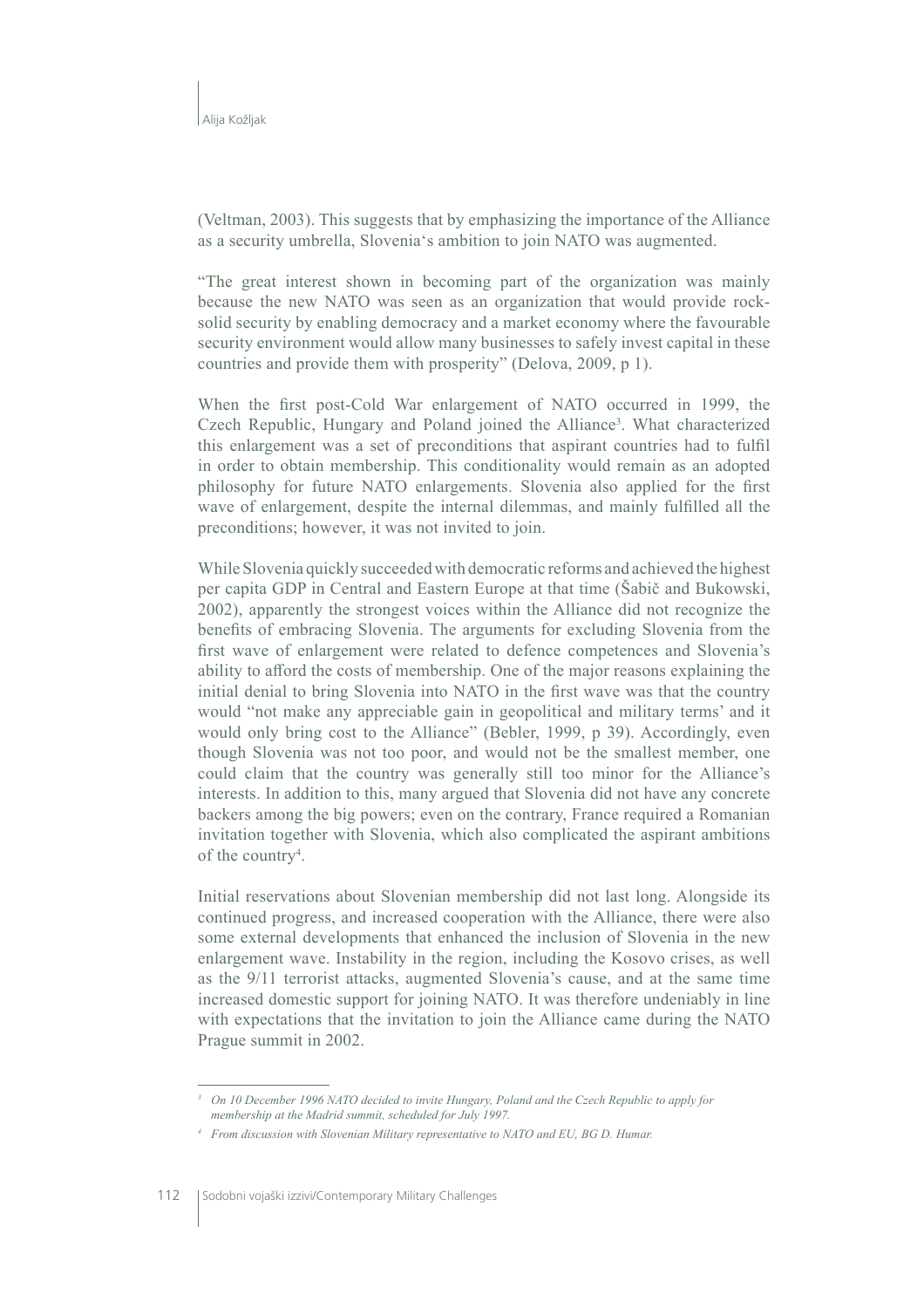The importance of building bridges and linking concurring nations in the newly established international environment was recognized by the big powers. Thus, the US specifically acknowledged the importance of small states, whether because of their location, resources or other capital that a country could bring to the Alliance. "Nobody is bigger than the United States of America. No big power more appreciates small powers. No small state will find a better friend than the United States" (Carafano, 2017).

Hence, Slovenia was warmly welcomed as a new NATO member, whose potential and significance had been recognized. Being the first country from the region to join the Alliance, Slovenia's experience was also quickly respected in the region. In fact, this success of Slovenia served as a tangible motivating factor for other ex-Yugoslav countries, including Croatia, Macedonia, Montenegro, and Bosnia and Herzegovina. Firstly, although some of them were far behind Slovenia's successes. NATO membership was perceived as an achievable goal. Secondly, because of their common past, Slovenia was inevitably considered as an imminent supporter of other countries from the region.

## 2 ENGAGEMENTS IN THE NEIGHBOURHOOD

Taking into consideration that "peace, security and prosperity are the three pillars of Slovenia's foreign policy" with the strategic interests of Slovenia being "to ensure security and stability around the globe, but particularly in Europe", it is clear why NATO remains the most relevant arrangement for guaranteeing Slovenia's national security (The Foreign Policy of the Republic of Slovenia, 2015).

Originally, Slovenia strove to associate with initiatives from other regions, with a more Western European affiliation, including the Central European Initiative and the Central European Free Trade Agreement. Although geographically Slovenia partly belongs to the Balkan peninsula, from the perspective of other ex-Yugoslav states this move has been understood as a sign of hesitation in Slovenia to be considered as a Balkan country. This was emphasized by highlighting differences between the rest of Yugoslavia, developing a distinct discourse, distant from the Balkan region. An example of this was "the rejection of participation in the South-East Europe Cooperation Initiative (SECI)" (Bojinović and Šabič, 2017, p 53). Slovenia even refused to join the Balkan Countries' CHODs Conference on Military Cooperation, even though "the main aim of this initiative is to promote the stability, cooperation and well-being of the countries in this region," (Balkan countries CHODs forum).

Although initial Slovenian foreign policy slanted towards an "away from the Balkans" approach (Bojinović and Šabić, 2017), Slovenia soon made a move back towards the Balkan region. This was already announced by the Declaration on Foreign Policy from 1999, where an active role of the state in the South-East European group of countries was highlighted (Declaration on Foreign Policy 1999).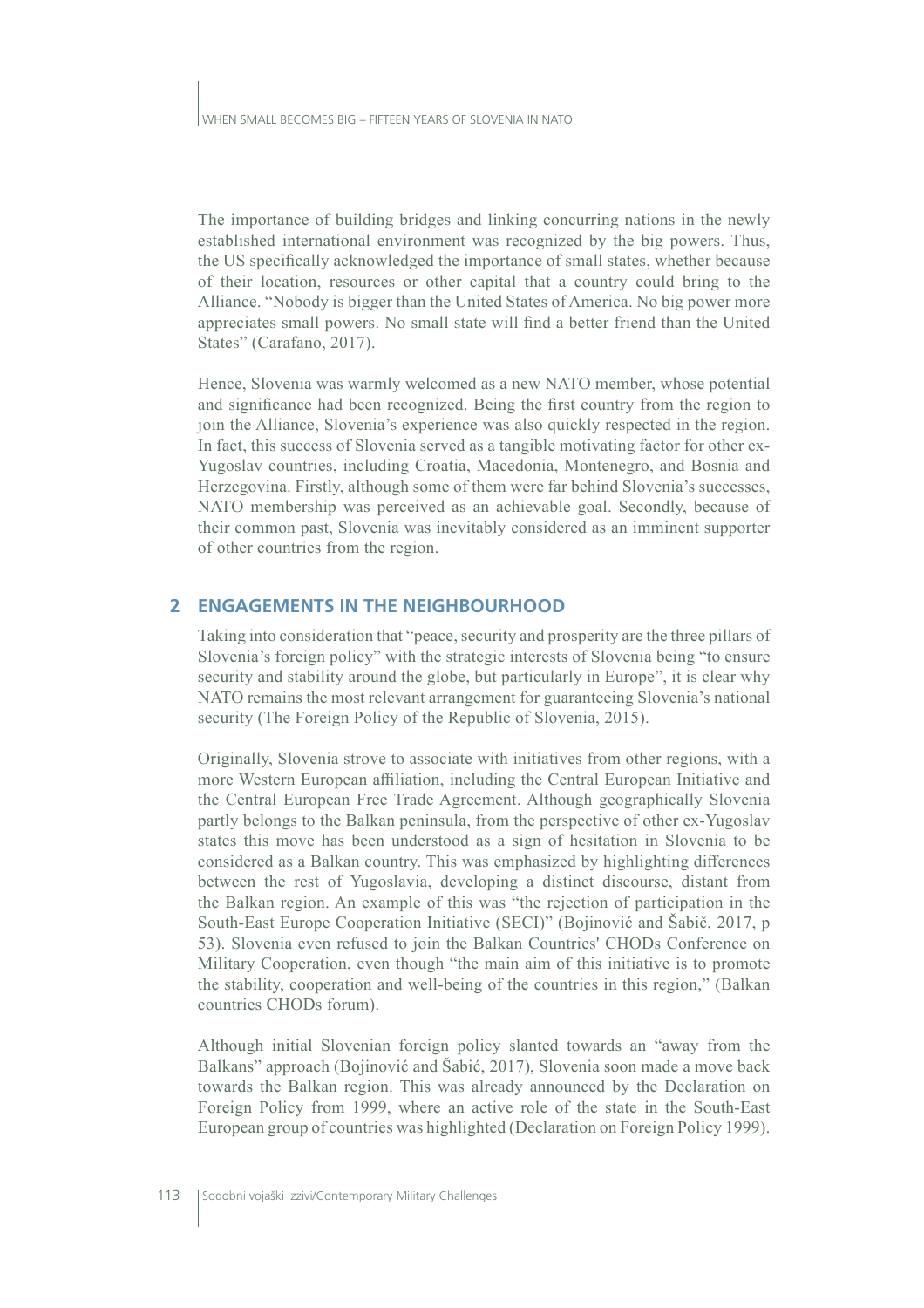Being aware of its limited resources to implement these goals, Slovenia projected its specific capabilities. "That niche was the Western Balkans," (Bojinović and Šabič, 2017, p 58).

Notably, Slovenia's reservations about the Balkans changed into a more creative way of considering the region. It also seems that a new platform  $-$  South-East Europe – became much more acceptable for Slovenia to affiliate with, hence regional forums, such as the Stability Pact for South-East Europe, later the Regional Cooperation Council, the South-East European Defence Ministerial, the South-East Europe Cooperation Programme, and some others proved appropriate settings for cooperation.

Thus, in addition to the Alliance's arrangements, there have been a number of regional forums where Slovenia has actively participated. Most of these settings have also been used as a platform to bring the region closer to the Euro-Atlantic society. The engagement of Slovenia in the region was visibly enlarged, particularly once the country had become a fully-fledged member of NATO.

This put this young country in a position to trace the Euro-Atlantic path for others, but at the same time, to build its own international image. Participation and facilitation in regional activities, and direct engagement in common missions and tasks in the countries from the region, with backing of these countries in their attempts to join NATO, were some of Slovenia's most notable efforts.

The appreciation that came with membership of NATO and the EU also stimulated Slovenian officials to lead or host various initiatives related to the Euro-Atlantic integration of the region. Slovenia's proactive attitude has been truly acknowledged by both particular countries and the NATO authorities, so triggering its significant involvement in the integration processes of the Western Balkan states. It has been accepted as beneficial for all: Slovenia, countries from the region, and the Alliance as a whole.

However, in order to implement these ambitions, considerable resources are required. Indeed, there has been constant demand to achieve a defence expenditure share which is in accordance with the NATO guide of 2% of the countries' GDP. Slovenia regularly strives to reach that objective; however, it seems that is too demanding, bearing in mind that Slovenia consistently allocates only around 1% for defence. In such circumstances, it has been imperative for Slovenia to find a way to justify its effective contribution to the Alliance, compensating for its defence expenditure shortfall. As Grizold stated, "Although Slovenia will never be able militarily to match the capabilities of the larger NATO members, it, and no doubt other small countries, can contribute far more than its size would suggest by playing to its strengths, specializing to a certain extent and concentrating on niche areas. Indeed, it is itching to be given the opportunity and assume its responsibilities," (Grizold, 2002). Certainly, Slovenia has assumed responsibilities,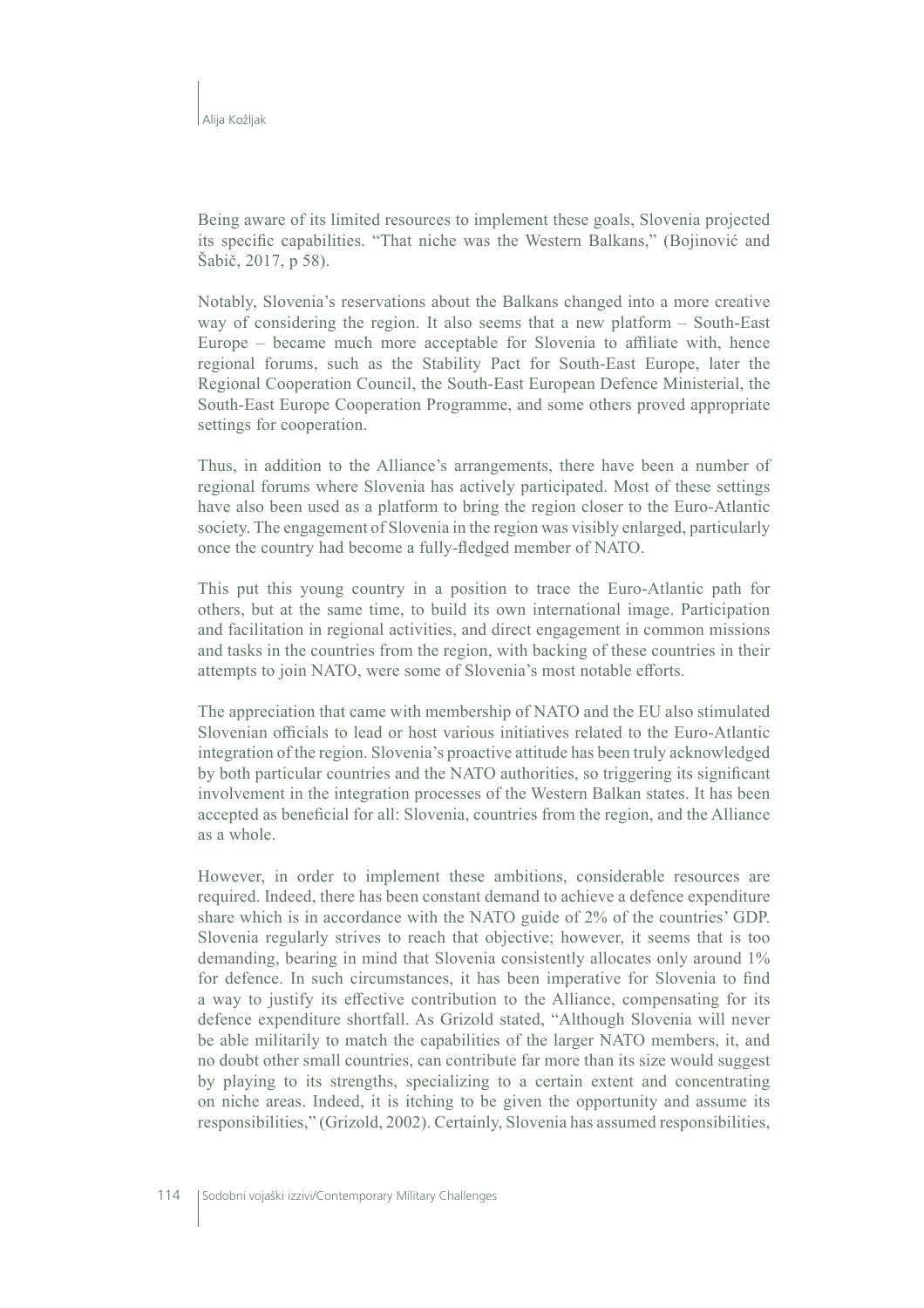and among other things, played an important role in the integration processes, offering in this way an additional value to the Alliance.

By increasing its participation in NATO activities and projects. Slovenia demonstrated its tangible involvement in the Alliance. "Membership of today's NATO is not only about security guarantees, but increasingly about influence and participation," (Honkanen, 2002, p 15). Hence, by participating in the decision-making process of the Alliance, Slovenia has been able to influence it. Furthermore, it empowers the country to engage in the region, contributing to the Alliance's efforts, while at the same time sharing experience with countries from the region and enhancing their aspirant positions. A common history with the ex-Yugoslav republics was the key prerequisite to comprehending developments in neighbouring countries. It is argued that "Slovenian membership of NATO can help bring a lasting peace to the whole Balkan region, better ensuring Slovenian security in the long run," (Veltman, 2003).

Subsequently, Slovenia participated in most NATO projects in the region, which includes missions in Bosnia and Herzegovina, North Macedonia, Serbia and Kosovo. Taking an active part in NATO engagements in Bosnia and Herzegovina, from SFOR to NATO HO Sarajevo, as well as the EU operation ALTEA, Slovenia proved its political orientation towards supporting reforms and security in the host nation, and also towards validating Slovenian defence and military relevance within the Alliance.

Slovenian military participation in the KFOR mission (Kosovo Force) was perceived as an additional quality, which is related to the fact that Slovenian presence has been never misjudged by the host nation (unlike Croatia for instance)<sup>5</sup>. Involvement in the NATO mission in North Macedonia<sup>6</sup> – the NATO Military Liaison Office in Skopje<sup>7</sup> – represents a higher level of contribution from Slovenia, providing military advice to defence structures in the host nation, in this way enhancing security reforms and supporting the NATO membership aspirations of North Macedonia. Again, there are paybacks for all: Slovenian status within the Alliance has been improved by the continual appointments of Slovenian senior officers as commanders of NATO Headquarters in Skopje. They have undeniably been representing NATO as an organization and implementing the policy of the

 $5$  As an outcome of the recent conflict, Serbia has considered Croatia's eventual engagement as partial.

 $6$  In accordance with the Prespa agreement, which was ratified by the parliaments of Greece and North Macedonia by 25 January 2019 and went into force on 12 February 2019, replacing the interim accord of 1995. It sees the country's constitutional name, then the Republic of Macedonia, changed to the Republic of North Macedonia (European Western Balkans, 2019).

<sup>7</sup> NHOS was created in April 2002 by the amalgamation of two HOs, namely KFOR REAR and AMBER FOX. The mission is to advise the former Yugoslav Republic of Macedonia's Government Authorities on military aspects of Security Sector Reform in order to contribute to further Euro-Atlantic Integration and provide support to NATO-led operations within the Balkans Joint Area of Operations. As of April 1 2012, the mission's name is NATO LIAISON OFFICE SKOPJE, which is more representative of its mission (NATO Liaison Office Skopie, 2019).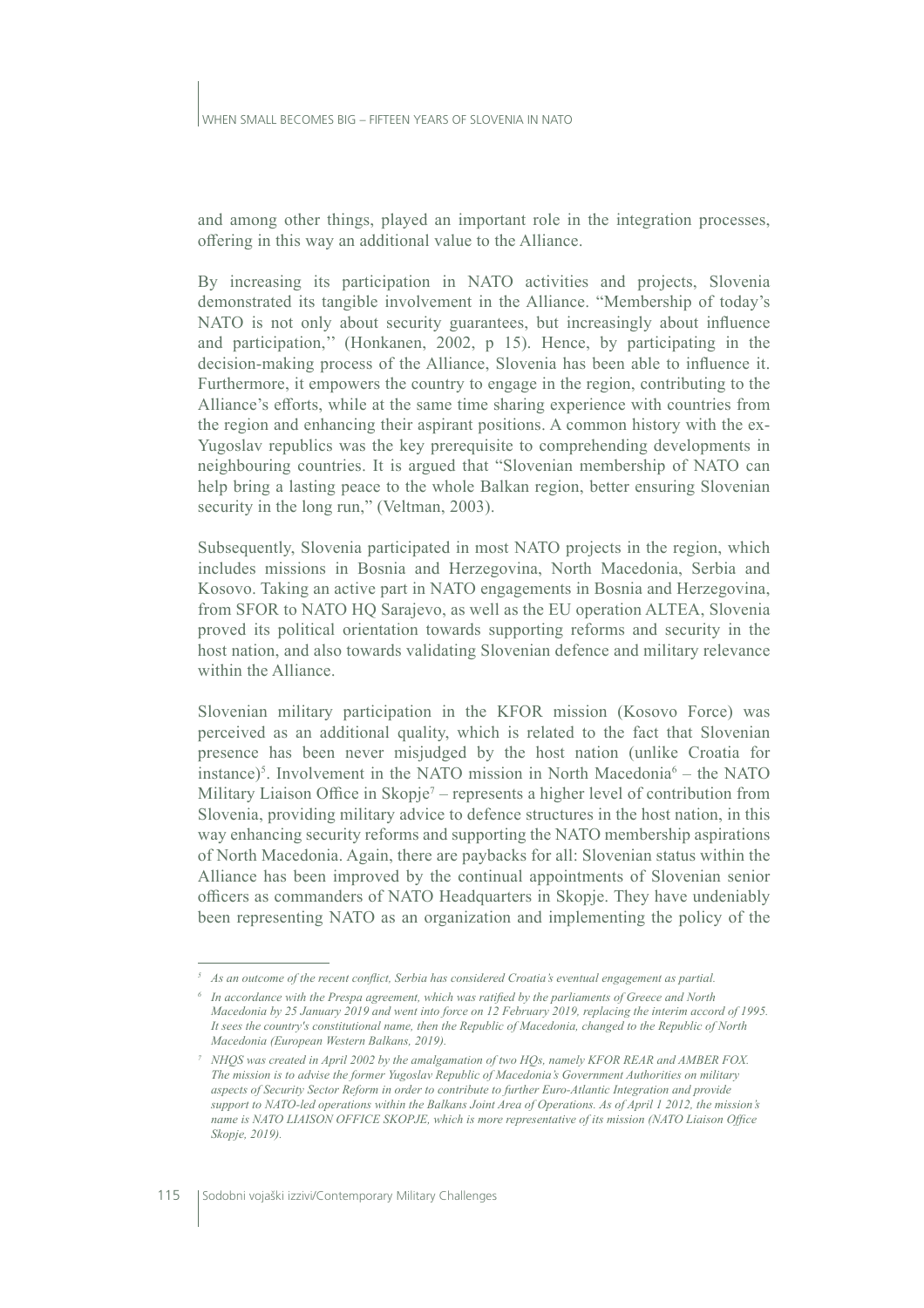Alliance by accomplishing this mission.<sup>8</sup> Still, having its representatives heading a NATO command has also been an excellent opportunity for Slovenia to underscore its own national interests in the region and beyond.

Even in non-aspirant countries such as Serbia, Slovenia has been welcome to take part via the NATO Military Liaison Office in Belgrade. The experience and prestige that Slovenia gained in previous missions, as well as the constant support of particular intentions expressed by respective countries, made Slovenia highly qualified to take part in assisting the implementation of defence reforms in Serbia, as well as the reform and modernization of the Serbian Armed Forces.

Slovenian membership of NATO and the EU has also been very well used to protect Slovenia's national interests, even disputing some regional issues. One example was a border dispute with Croatia, "when Slovenia, a European Union member state, blocked the negotiation progress of Croatia, an EU candidate state." (Croatia Country Study Guide, Volume 1: Strategic Information and Developments, 2013, p 30) The issue was resolved when the two countries agreed with the EU to settle the dispute with an obligatory arbitration. Similarly, some political parties from Slovenia threatened to block Croatian accession to NATO in January 2009, causing a delay to the Assembly session supposed to ratify the accession protocols. However, after NATO expressed concerns, the Slovenian Parliament finally ratified Croatia's NATO accession (Croatia-Slovenia border disputes, 2019).

By engaging in the region, Slovenia has further improved its international image and gained additional influence by becoming a well-recognized 'insider'. Through this, Slovenia has come to the position of not only being able to contribute to preserving security in the region, but also to better protecting its own comforts, using common instruments from both organizations, NATO and the EU. Furthermore, enjoying the benefits and responsibilities of membership, Slovenia quickly extended its contribution to the level of direct assistance to countries from the region in opening the Alliance's door, by being a NATO contact embassy, deploying its advisors or promoting overall progress towards NATO.

#### SLOVENIA AS AN ADVOCATE OF THE REGION 3

New security dilemmas which appeared in the 21<sup>st</sup> century required an appropriate response, which also became a big challenge for NATO. After coping with multiple challenges and risks, including the fight against terrorism, NATO again faced the

A joint statement by the EU Special Representative and Head of Delegation of the EU, Erwan Fouéré; the NATO HQ Skopje Commander and Senior Military Representative, David Humar; the Head of the OSCE Spillover Monitor Mission to Skopje, Ambassador Jose-Luis Herrero; and the United States Ambassador, Philip T. Reeker: We recognize and welcome the positive progress the country has made in improving interethnic relations since the signature of the Ohrid Framework Agreement. The Agreement and relevant constitutional provisions remain indispensable to building a peaceful, just and cohesive multiethnic society (OSCE,  $12$  August 2010).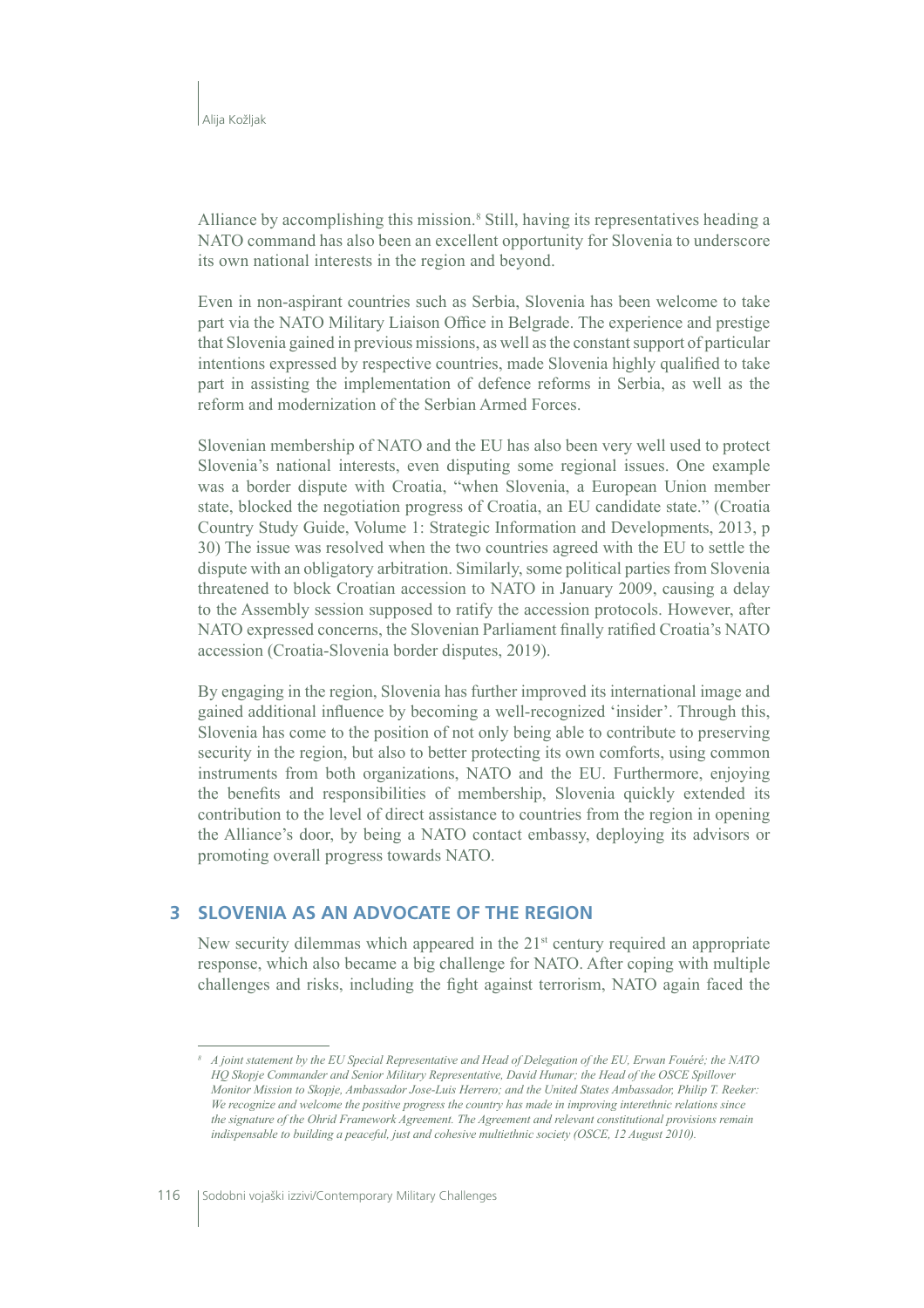necessity of protecting its own area<sup>9</sup>. The area of the Western Balkans, which had begun its integration into the Alliance precisely through Slovenian membership, has faced strong Russian influence, particularly during the last decade, with Russia's obvious intent being to expand its control across this part of Europe and beyond. There is also a growing awareness that the fragility of the region could affect security and stability, as well as there being concerns about the occurrence of extreme organizations, supported from abroad, in the region. The strategy of intense cooperation and the open-door policy therefore extended the Alliance's relevance. As NATO secretary General Stoltenberg stated, "NATO enlargement is not a provocation. We respect the right of every sovereign nation to decide their own destiny, without force and without interference," (Stoltenberg, 2019).

Consequently, assisting countries from the region to overcome existing obstacles on their Euro-Atlantic road became an imperative for Slovenian foreign policy, triggering an intensification of activities in order to embrace them into the Alliance.

Indeed, since 2004, when Slovenia became a fully-fledged NATO member state, the region has had its promoter. In addition to other constant efforts, Slovenia's proactive role in the region has been proven by competition with other NATO members for assuming the role of the NATO Contact Point Embassy. Tackling 'bigger' players has been perceived as a very demanding challenge from the outside. However, a number of factors predisposed Slovenia to be a credible competitor and even to win the position. A relevant explanation of this triumph could be presented by two assessments, one observed from NATO, and the other from a regional perspective. Firstly, without any doubt, NATO appreciated Slovenia's rapid reform accomplishments, as well as its insider knowledge of the region, which boosted Slovenian relevance. Secondly, countries from the region not only appreciated Slovenia's accomplishments, but also Slovenia's truly impartial position in the sense of the inter-ethnic disputes that constantly occur between the ex-Yugoslav republics.

Thus, after just two years in the Alliance, Slovenia became a provider of a new quality of benefits, with an enhanced status for pursuing the integration process of other countries. An appropriate understanding of the situation of the NATO area and its immediate proximity brought Slovenia to be a NATO proxy for the region, being recognized as one of the best explainers of the situation.

Accordingly, on 1 January 2007, the Embassy of the Republic of Slovenia in Skopje assumed the role of NATO Contact Point Embassy to the Republic of Macedonia (Ministrityo za zunanje zadeve, 2007). This insider position empowered Slovenia to effectively arrange appropriate activities (debates, seminars, meetings, conferences) to bring the country closer to the Alliance. At the same time, it enabled Slovenia to encourage progress within this particular country and accordingly, to promote

 $\degree$  The area of the Western Balkans could geographically even be considered as being within NATO.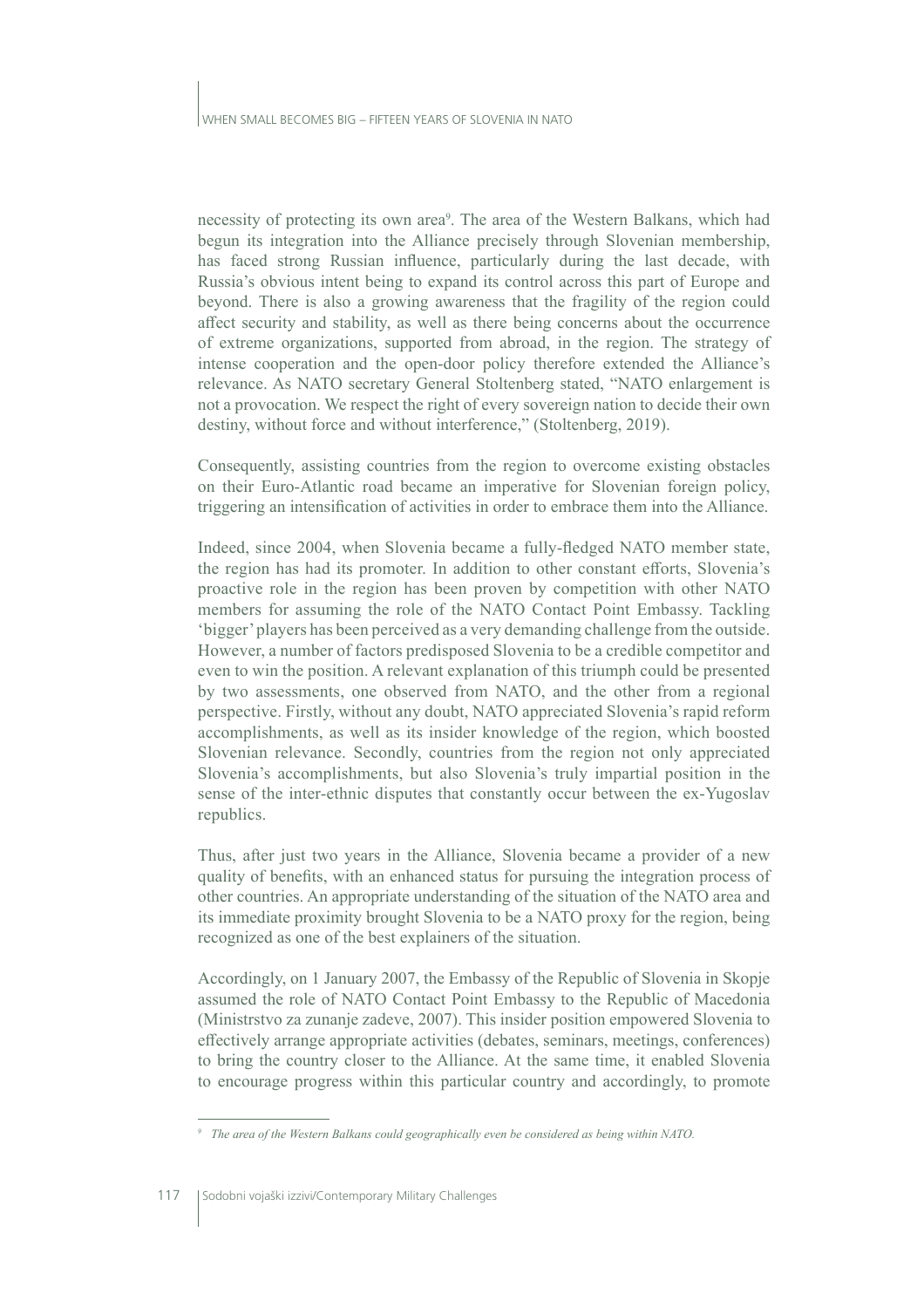every improvement achieved among the other members and the NATO authorities, in this way becoming an efficient bond between NATO and the host nation. As the Macedonian Minister of Defence, Radmila Sekerinska, recently claimed, "Macedonia has the unreserved support of Slovenia for its efforts towards accession to the European Union (EU) and NATO membership," (Xinhua.net, 2019).

Active preparation brought about good results; however, due to the bilateral dispute with Greece, Macedonian membership was vetoed for a long time. Nevertheless, after the internal political balance had changed in Macedonia, announcing a more flexible position with regard to the name disagreement with Greece, Slovenia stepped in once again, joining the overall international efforts to find a solution to eliminate the veto against NATO membership. Slovenia's engagement was also evidenced by the statement of the Slovenian Foreign Minister, Miro Cerar, who said: "It is an extremely important step forward that confirms the will to permanently tackle the name issue and thus to allow Macedonia to move forward on its path to the Euro-Atlantic associations," (Total Slovenia News, 2018). Direct involvement was also expressed by Slovenian civilian and military diplomats from NATO HQ Brussels, who travelled to Skopje and worked with the Macedonian authorities on specific issues, in order to overcome obstacles to joining the Alliance. Obviously, Slovenia's advisory role and the constant sponsorship of Macedonia directly contributed to the recent achievement of its receiving an invitation to NATO membership.

Slovenia's backing role has been particularly noticeable with regard to assisting Montenegro. Continuing with a similar practice of serving as a NATO Contact Point Embassy, Slovenia completed two appointments in Montenegro, from 2011 until 2014. An intensive engagement was carried out by repeatedly positioning high level civilian or military advisors to the Ministry of Defence of Montenegro. This concrete Slovenian assignation, which has already lasted for a decade, provided an additional quality of direct assistance to Montenegrin efforts to join NATO. Slovenia undoubtedly earned credits for the great advancement that Montenegro achieved, which encouraged the Montenegrin Prime Minister Milo Djukanovic to knock on the Alliance's door in January 2014, clearly expressing the desire for Montenegro to join NATO.

Slovenia's proactive sponsoring continued, as was highlighted by a letter to the NATO Secretary General, co-signed by Slovenian and Croatian Foreign and Defence Ministers on 29<sup>th</sup> May 2014, "stressing the importance of inviting Montenegro into NATO" during NATO's 2014 Summit in Wales (The Slovenia Times, 2014).

Although NATO did not offer membership to any new countries that year, the Alliance announced at the summit that it would soon be embracing Montenegro by opening intensified talks with the country. Intensive cooperation was also sustained between Slovenia and Montenegro within NATO HO in Brussels, with constant engagement between the two delegations to NATO, as well as of the two capitals, paving the way to Montenegro's fully-fledged membership. NATO issued a formal invitation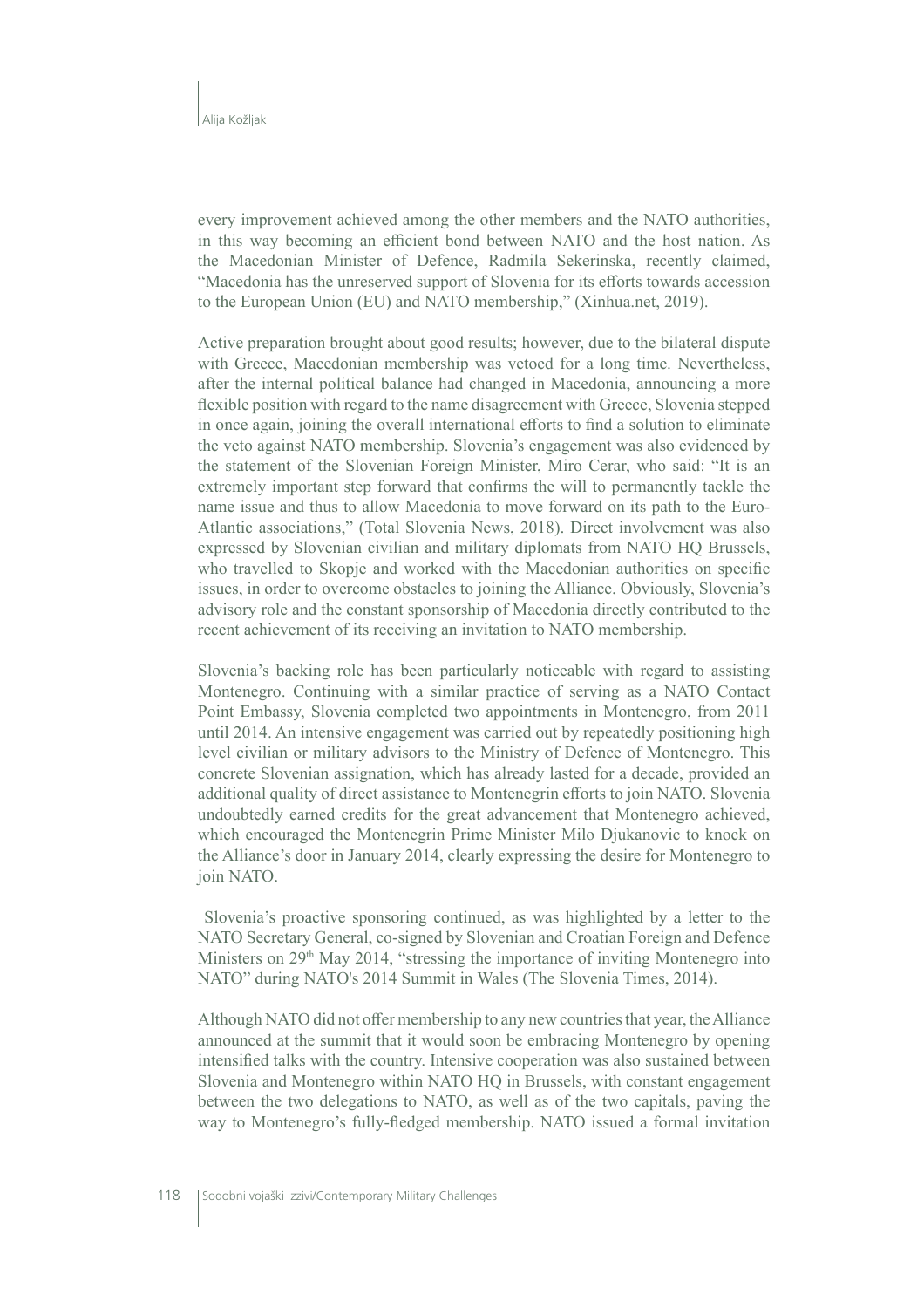on 2 December 2015, and after the ratification process, Montenegro officially joined NATO on 5 June 2017. Slovenia completed its sponsorship by being one of the first two countries to ratify the Protocol on the Accession of Montenegro to NATO, on 8 June 2017, the day after Iceland finalized its ratification (Government of the Republic of Slovenia, 2016).

Bosnia and Herzegovina also enjoyed intensive backing from Slovenia in its efforts to extend its relationship with NATO. In 2015, Slovenia was also a candidate for the NATO Contact Point Embassy for Bosnia and Herzegovina; however, on that occasion the UK won that position. This occurred for two reasons: firstly, the UK had already begun sponsorship of the UK-German initiative to intensify Euro-Atlantic integration of Bosnia and Herzegovina; and secondly, Slovenia preferred a more realistic course of action and focused on some other countries from the region where success was faster to achieve. Nevertheless, it did not damage Slovenian support for Bosnia and Herzegovina.

Since the Membership Action Plan (MAP) was provisionally granted to Bosnia and Herzegovina, in Tallinn in 2010, with the condition of registering prospective immovable military property in the state, Slovenia has constantly advocated the progress made in that country, striving to convince the Allies to activate the MAP. The implementation of this precondition was indeed complex; however, Bosnia and Herzegovina found it very difficult to convince the Allies of the difficulty of the process. Thus, working closely with its Bosnian counterparts, the Slovenian delegation to NATO in Brussels appropriated various activities in order to find a way to unblock the process. Alongside the presentation of progress made by Bosnia and Herzegovina in numerous areas, especially in the field of defence and military operations, Slovenian civilian and military officials constantly backed Bosnia and Herzegovina during NAC and ministerial meetings, summits and other similar occasions. One of the initiatives which first smashed the principally rigid position of the member states on the fulfilment of the 'Tallinn precondition' was launched in cooperation with the Slovenian Ambassador to NATO, Jelko Kacin, who arranged the circulation of the 'Progress Paper of Bosnia and Herzegovina', including an explanation of the tangible completion of the Tallinn precondition. This continued with a series of meetings at NATO HQ with officials from Bosnia and Herzegovina, facilitated by the Slovenian delegation, resulting in a 'reinterpretation' of the Tallinn precondition. The intention was to combine all the progress made, including its well-perceived contribution to the NATO operation, with a presentation of the advancement and explanation of the objective complications in registering military property. This kind of backing could only be made by NATO members who really understood the complexity of the legal and administrative procedures in Bosnia and Herzegovina, who were aware of the mentality of the people there, and at the same time, who knew the political difficulties imposed by the Dayton constitution. Slovenia had not only the competence to understand all this, but also the privilege to be accepted as the most unbiased country from the region, without hidden interests, which could not be said about some other neighbouring countries.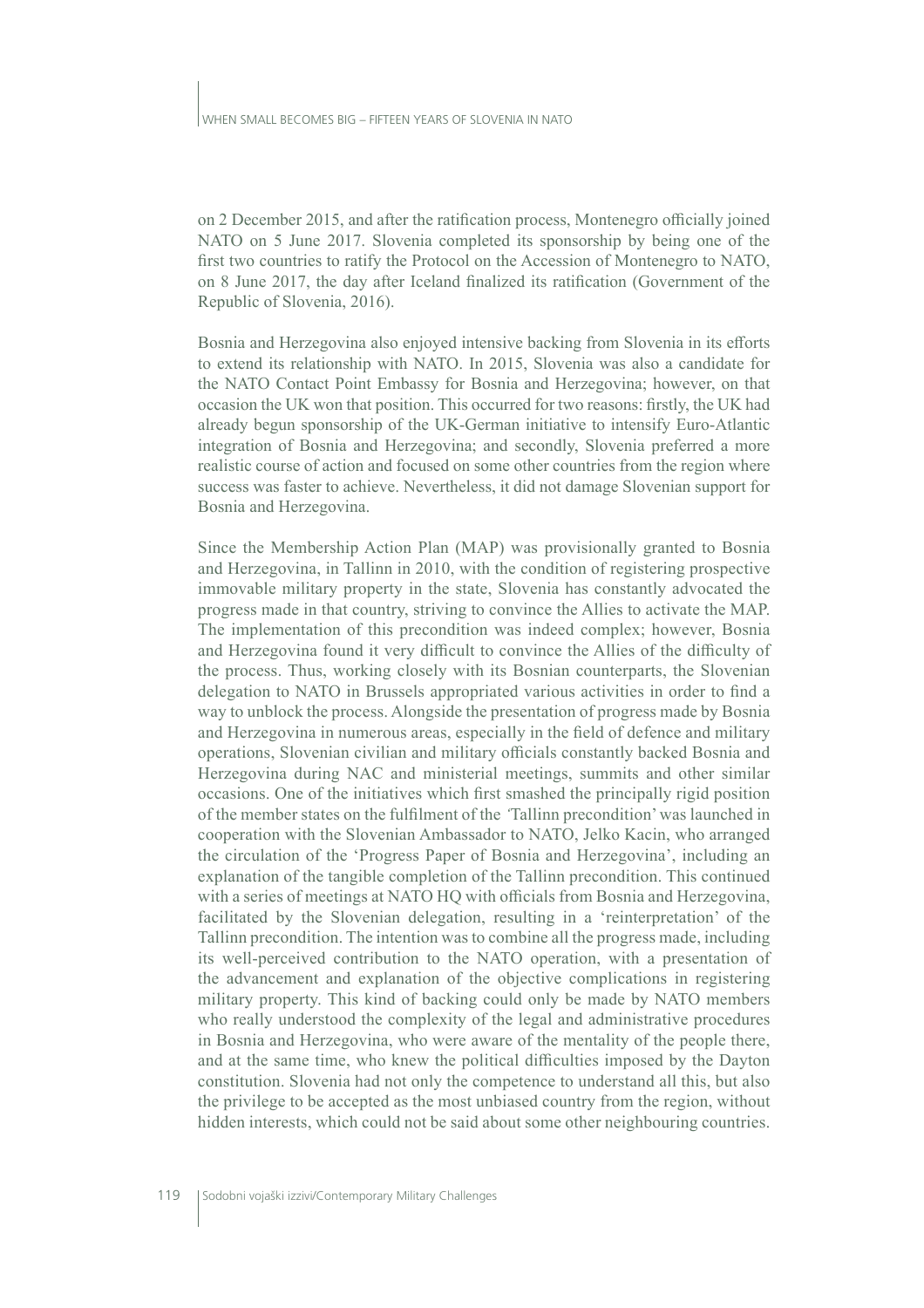Finally, at the end of 2018, NATO offered Bosnia and Herzegovina the opportunity to submit their first Annual National Programme. Slovenia was again one of the upbeat advocates in obtaining a consensus between the Allies. It is now up to the authorities of Bosnia and Herzegovina to respond properly and to obtain the activation of the MAP.

Slovenia was the first ex-Yugoslav country to recognize Kosovo as an independent state, which caused an instant dissatisfaction response from Serbia. Despite frequent calls from Serbia to revoke its recognition of Kosovo, Slovenia's sustained policy has been confirmed by the recent statement of the Foreign Minister, Miro Cerar, who said: "I think we had good grounds to recognize Kosovo as a state," (N1, 2019).

However, Kosovo remains an issue where Slovenia's balanced approach could be challenged, taking into consideration the constant efforts of Kosovo to join NATO, with parallel intent from Serbia to block any kind of endeavour to gain overall international recognition, including Euro-Atlantic ambitions.

Clearly, Slovenia has been very proactive in supporting countries from the region towards enhanced cooperation with NATO, as well as obtaining membership of the Alliance. The spectrum of the support has encompassed various measures and activities, including advice, administrative assistance, expertise, lobbying, and official advocacy by acting as the NATO Contact Point Embassy.

This has been also demonstrated by the NATO Secretary, General Stoltenberg, speaking to the Slovenian President, Borut Pahor, highlighting that Slovenia does "play an important role in the Western Balkans. You (Slovenia) help to address the challenges we face in that region. You are contributing significantly to our mission in Kosovo, KFOR, and you play an important role in bringing the region closer to the rest of Europe and the transatlantic family".<sup>10</sup>

**Conclusion** Despite the fact that after the disappearance of the Warsaw Pact the geopolitical position of Slovenia initially seemed moderated, this young republic swiftly prospered, and confirmed its worth to the Alliance. Also, although Slovenia has been considered as a relatively small state, it has shown that the size and population are not the only factors that matter. Apparently, there were other potentials that quickly verified Slovenia as a valuable member of the Alliance.

> NATO membership obviously triggered greater engagement of Slovenia in the Western Balkans, which became a sort of Slovenian niche capability, directly contributing to enhancing stability and peace in the region. Using the advantages of NATO membership as well as the common past of the region, Slovenia has been

<sup>&</sup>lt;sup>10</sup> Joint press point with NATO Secretary General Jens Stoltenberg and the President of the Republic of Slovenia, Borut Pahor, NATO, 20 February 2019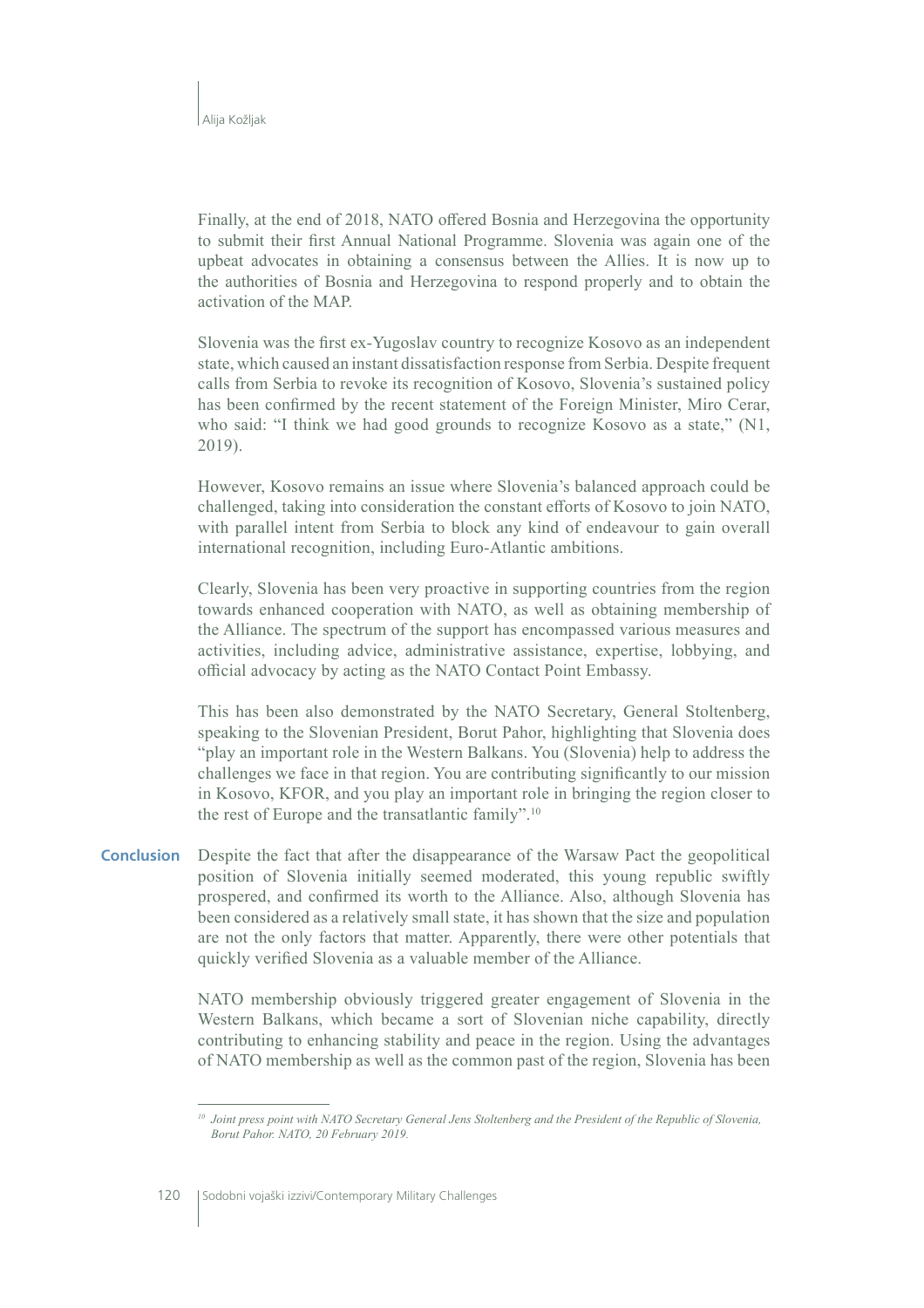I WHEN SMALL BECOMES BIG – FIFTEEN YEARS OF SLOVENIA IN NATO

welcomed by both the Alliance and the Balkan countries to engage in their Euro-Atlantic efforts.

With an improved international image, and the opportunity to participate in NATO decision-making processes, Slovenia took responsibility for being an advocate for the region. Through this, it has supported the reforms and integration of each country individually. While implementing its national interests, Slovenia has contributed to the overall attempts of the Alliance to enhance regional security and stability, as well as the expansion of the Alliance, but at the same time, Slovenia has strengthened its own international position.

The road from small to big is not an easy endeavour, but obviously is achievable. Slovenia has clearly verified this, which could be a good pattern for others, both in the region and beyond. However, such undertakings are never completed. Still, after 15 years in the Alliance, there are challenges that will require continuous efforts and constant proof. They undoubtedly include an increase in defence expenditure, perseverance in offering adequate niche capabilities, and sustaining a balanced approach in the region.

### **Bibliography**

- 1. Balkan countries CHODs forum. http://balkanchodforum.net/, 12 March 2019.
- 2. Bebler, A., 1999. NATO's Enlargement and Slovenia. Ljubljana: Politička misao, Vol. XXXVI. No. 5.
- 3. Bojinović Fenko, A. and Šabič Z., 2017. Slovenia's Foreign Policy Opportunities and Constraints: The Analysis of an Interplay of Foreign Policy Environments. https://www.researchgate.net/publication/321013984 Slovenia's Foreign Policy Opportunities and Constraints The Analysis of an Interplay of Foreign Policy Environments, 29 April 2019.
- 4. Bugajski, J., 2017. The Western Balkans. Last modified: 27. Oxford Bibliographies. September 2017. http://www.oxfordbibliographies.com/view/document/obo-9780199743292/obo-9780199743292-0094.xml, 13 March 2019.
- 5. Carafano, J. J., 2018. Why Small States Matter to Big Powers. (August 10, 2018) https://nationalinterest.org/feature/why-small-states-matter-big-powers-28362, 2 March 2019.
- 6. Cohen, R. and Mihalka, M., 2001. Cooperative Security: New Horizons for International Order. GAP: George C Marshall European Center for Security Studies.
- 7. Croatia-Slovenia border disputes. https://enacademic.com/dic.nsf/enwiki/11589579#cite ref-54. 19 April 2019.
- 8. Declaration on Foreign Policy 1999. Deklaracija o zunanji politiki Republike Slovenije (DeZPRS). http://www.pisrs.si/Pis.web/pregledPredpisa?id=DEKL3, 30 April 2019.
- 9. Delova, G., Spring 2009. Understanding NATO Enlargement. Malmö: Malmö University - Department of Global Political studies.
- 10. European Western Balkans, 1 Feb 2019. https://europeanwesternbalkans.com/2019/02/13/ prespa-agreement-enters-force-macedonia-officially-renames/, 29 April 2019.
- 11. FM denies Slovenia will withdraw recognition of Kosovo. N1, 20 March 2019. http://rs.nlinfo.com/English/NEWS/a469609/Slovenia-won-t-revoke-recognition-of-Kosovo-FM-says.html, 30 April 2019.